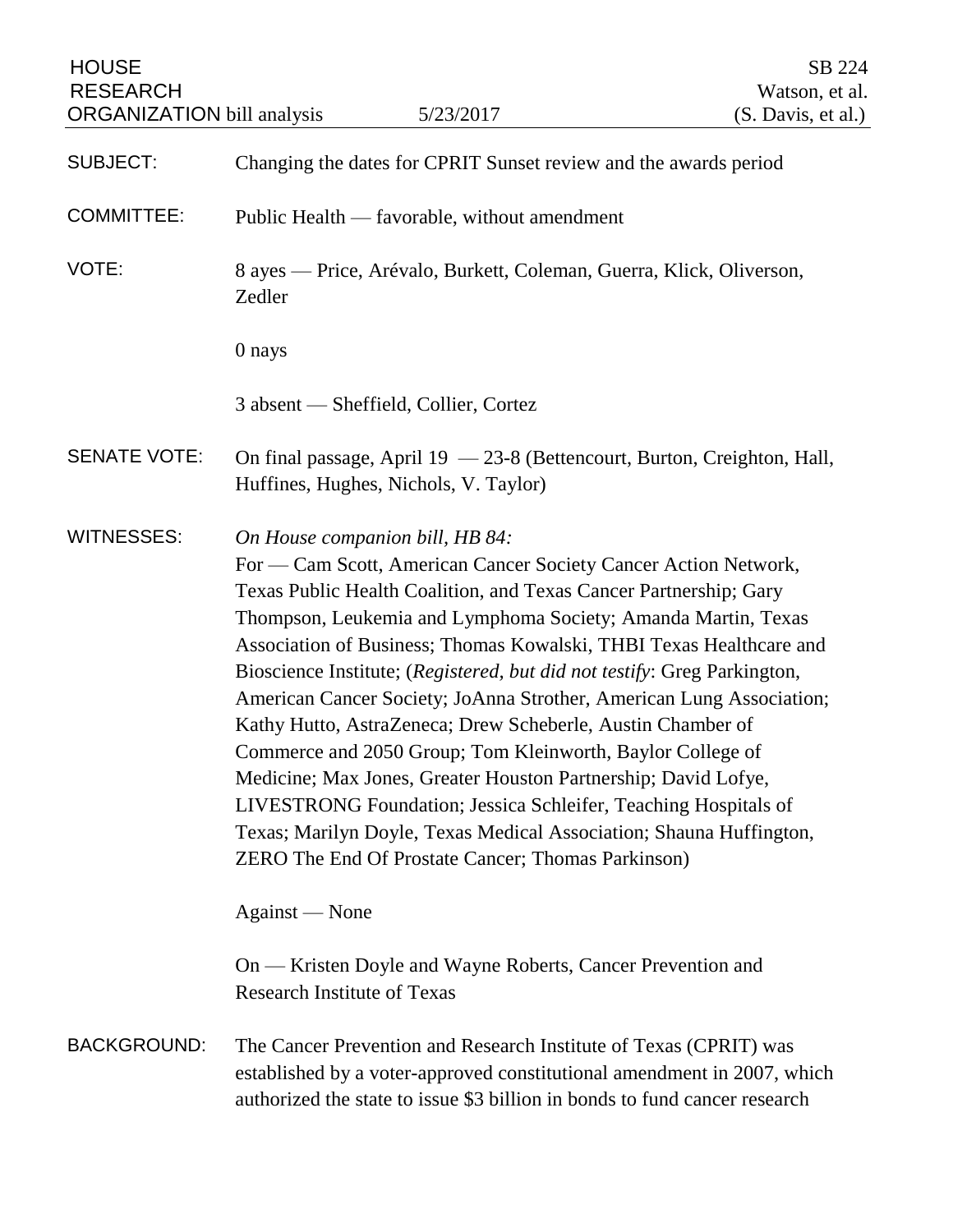## SB 224 House Research Organization page 2

|                           | and prevention programs and services in Texas. Under the guidance of the<br>CPRIT oversight committee, CPRIT accepts applications and awards<br>grants for cancer-related research and for the delivery of cancer<br>prevention programs and services by public and private entities in Texas.                                                                                                                                                                                                                                                                                                          |
|---------------------------|---------------------------------------------------------------------------------------------------------------------------------------------------------------------------------------------------------------------------------------------------------------------------------------------------------------------------------------------------------------------------------------------------------------------------------------------------------------------------------------------------------------------------------------------------------------------------------------------------------|
| DIGEST:                   | SB 224 would extend to 2023 from 2021 the date on which the Cancer<br>Prevention and Research Institute of Texas would be abolished unless<br>continued under the Texas Sunset Act. The bill also would extend the<br>awards period after which the institute's oversight committee could not<br>award money to August 31, 2022 from August 31, 2020.                                                                                                                                                                                                                                                   |
|                           | This bill would take immediate effect if finally passed by a two-thirds<br>record vote of the membership of each house. Otherwise, it would take<br>effect September 1, 2017.                                                                                                                                                                                                                                                                                                                                                                                                                           |
| <b>SUPPORTERS</b><br>SAY: | SB 224 is a necessary extension of the Sunset review date for the Cancer<br>Prevention and Research Institute of Texas (CPRIT) that would allow the<br>institute to use its entire constitutional funding authorization for cancer<br>research and prevention. The will of the voters in approving the<br>constitutional amendment in 2007 was to expend the full \$3 billion, which<br>cannot be done unless the Sunset review is moved to the 2022-23<br>biennium. Without an extension of Sunset review and the award period,<br>about \$150 million could be left unused.                           |
|                           | Early discontinuation would negatively impact the Texas economy. Every<br>dollar granted for product development research has generated a<br>significant return for private sector follow-on investment, which now<br>totals more than \$1 billion. The Perryman Group also found that the<br>awards generated hundreds of millions in revenue at the state and local<br>levels. Screenings and prevention services provided with the awards have<br>led to significant treatment cost savings and prevented a potentially<br>expensive population from entering the already costly health care system. |

Early discontinuation also would have a negative effect on the strides made in preventing cancer and in cancer research. CPRIT prevention programs have identified thousands of cancers or cancer precursors.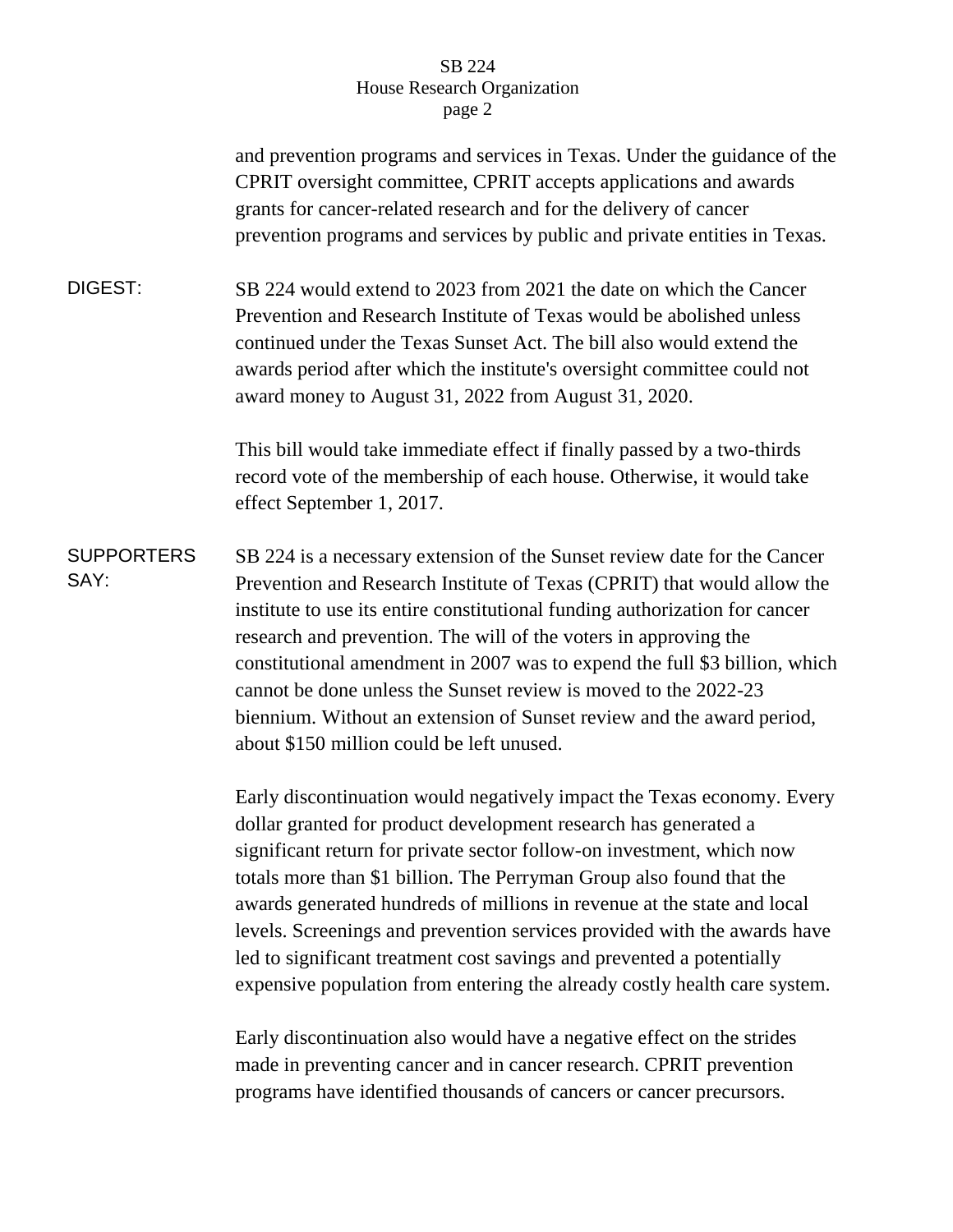## SB 224 House Research Organization page 3

Through the institute, Texas has become a leader in both cancer research and the biomedical industry, and three National Cancer Institutedesignated Comprehensive Cancer Centers are now functioning in the state, benefitting Texas patients.

Texans approved the investment of these dollars in preventing and researching cancer, and the institute has been working effectively, efficiently, and ethically. Delaying the Sunset review and extending the award period would allow these funds to be used for their intended purpose.

As a Texas institute, CPRIT is dedicated to upholding the state's best interest when granting funding, including its mission to eradicate cancer and also to stimulate the Texas economy. CPRIT makes three types of grants, one of which is academic, which has allowed it to partner with numerous research institutions to benefit Texans. Because private organizations may have different goals, grant requirements, and funding levels, their efforts might not generate the same positive impact as CPRIT's efforts have proven able to do.

OPPONENTS SAY: CPRIT has not met its potential to find the causes of and cures for cancer. With past issues regarding conflicts of interest and mismanagement, CPRIT could benefit from Sunset review in the fiscal 2020-21 biennium, rather than waiting until fiscal 2022-23. Undergoing Sunset review does not necessarily mean that the institute would be discontinued.

## **OTHER OPPONENTS** SAY: CPRIT should not be extended until 2023. The duties of the institute are more appropriately handled by private organizations than by state government.

NOTES: The House companion bill, HB 84 by S. Davis, was approved by the House on April 25.

> According to the Legislative Budget Board's fiscal note, no significant fiscal implication to the state from SB 224 would be anticipated through